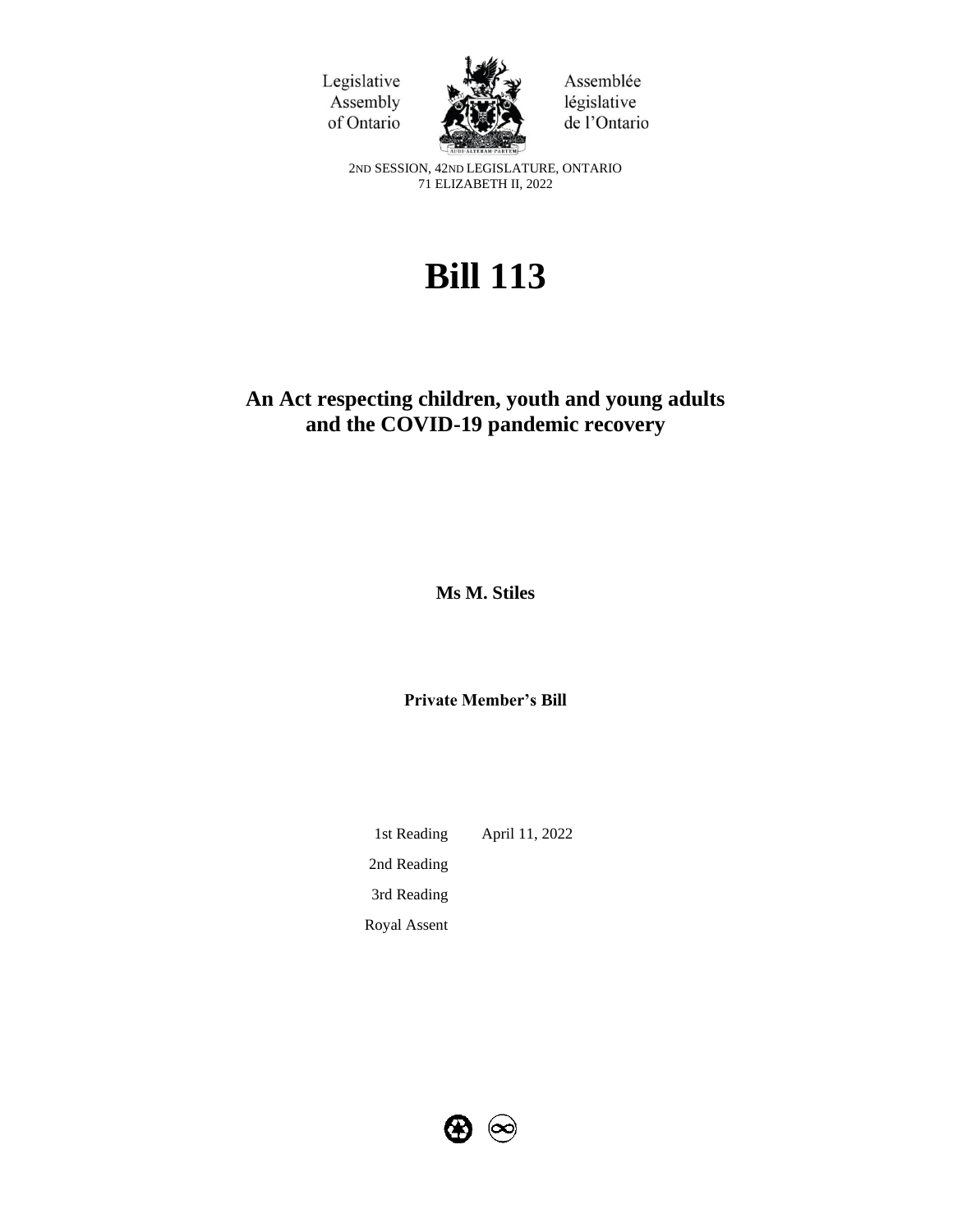#### EXPLANATORY NOTE

The Bill enacts the *Centering Youth in Pandemic Recovery Act, 2022*. The Act provides that the Premier of Ontario shall develop and publish a Post-Pandemic Child & Youth Action Plan in consultation with youth leaders and experts in education, child development and mental health. The Premier shall review the plan every two years.

The Bill also establishes the COVID-19 Recovery Youth Secretariat, which shall assist the Premier with the development, revision and implementation of the Post-Pandemic Child & Youth Action Plan and review legislation and regulations to determine the potential effects on the well-being of children, youth and youth adults.

The Bill also provides that a standing committee shall be appointed to review the development, revision and implementation of the Post-Pandemic Child and Youth Action Plan every two years, review data and research conducted by the COVID-19 Recovery Youth Secretariat and report to the Legislative Assembly.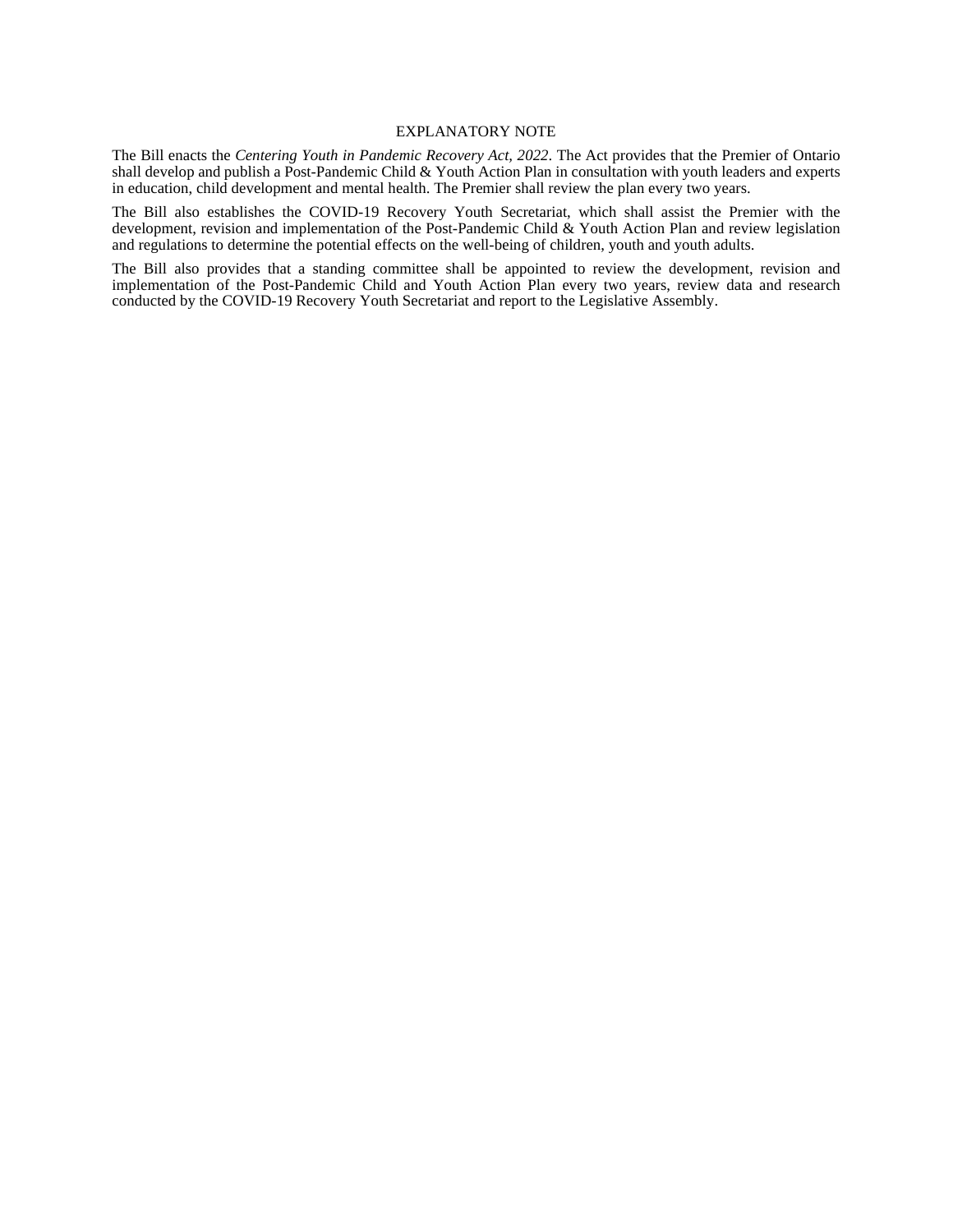# **An Act respecting children, youth and young adults and the COVID-19 pandemic recovery**

#### **Preamble**

The COVID-19 pandemic has disrupted the life, learning and well-being of Ontario's children, youth and young adults.

The social and economic progress of Ontario depends on ensuring the well-being of children and young people who have had their education, mental health and opportunities waylaid by this pandemic. To mitigate these effects, we need a whole-ofgovernment approach as we seek to recover from COVID-19.

Young people are the engines behind our future economy, one that must be fuelled by a creative, healthy and resilient workforce. Their economic and social well-being is directly linked to their health. Experts around the globe are already flagging the long-term cost to our healthcare and social support systems. While so many children, youth and young adults have been affected by the educational, social and economic disruption caused by the pandemic, it is also well-established that Black, Indigenous, low-income and other marginalized children, youth and young adults have been disproportionately affected.

Ontario's policymakers need to place children, youth and young adults at the centre of our work in upcoming COVID-19 recovery programs and in developing policies to improve their economic and social well-being—for years to come. Only then will our economic recovery truly be a just one.

Therefore, Her Majesty, by and with the advice and consent of the Legislative Assembly of the Province of Ontario, enacts as follows:

#### **Post-Pandemic Child & Youth Action Plan**

**1** (1) The Premier of Ontario shall develop and publish a Post-Pandemic Child & Youth Action Plan.

(2) The Action Plan shall be developed in consultation with the following:

- 1. Youth leaders, predominately from equity-seeking groups most harmed by the pandemic, including those from communities referred to in paragraph 1 of subsection (3).
- 2. Experts in education, child development and mental health.
- (3) The Action Plan shall include the following:
	- 1. Ongoing data collection related to the ongoing effects of the COVID-19 pandemic on children, youth and young adults, including the disproportionate effects on,
		- i. Black youth, Indigenous youth and other racialized youth,
		- ii. low-income youth,
		- iii. LGBTQ2S+ youth,
		- iv. youth with disabilities,
		- v. newcomer and refugee youth, and
		- vi. youth in care.
	- 2. The establishment of clear goals for mitigating the negative effects of the pandemic, addressing structural inequalities, expanding opportunities and supporting youth in achieving economic security and mental and physical well-being.
	- 3. A plan to coordinate programs and services across the Ontario government's ministries related specifically to addressing the disproportionate effect of the COVID-19 pandemic on young people and the related effect on society, the environment, the economy, and education and health in Ontario.

(4) The Premier shall review the Action Plan every two years and consult with the standing committee referred to in section 3, the COVID-19 Recovery Youth Secretariat, youth leaders and, subject to subsection (3), make any amendments to the plan the Premier considers necessary.